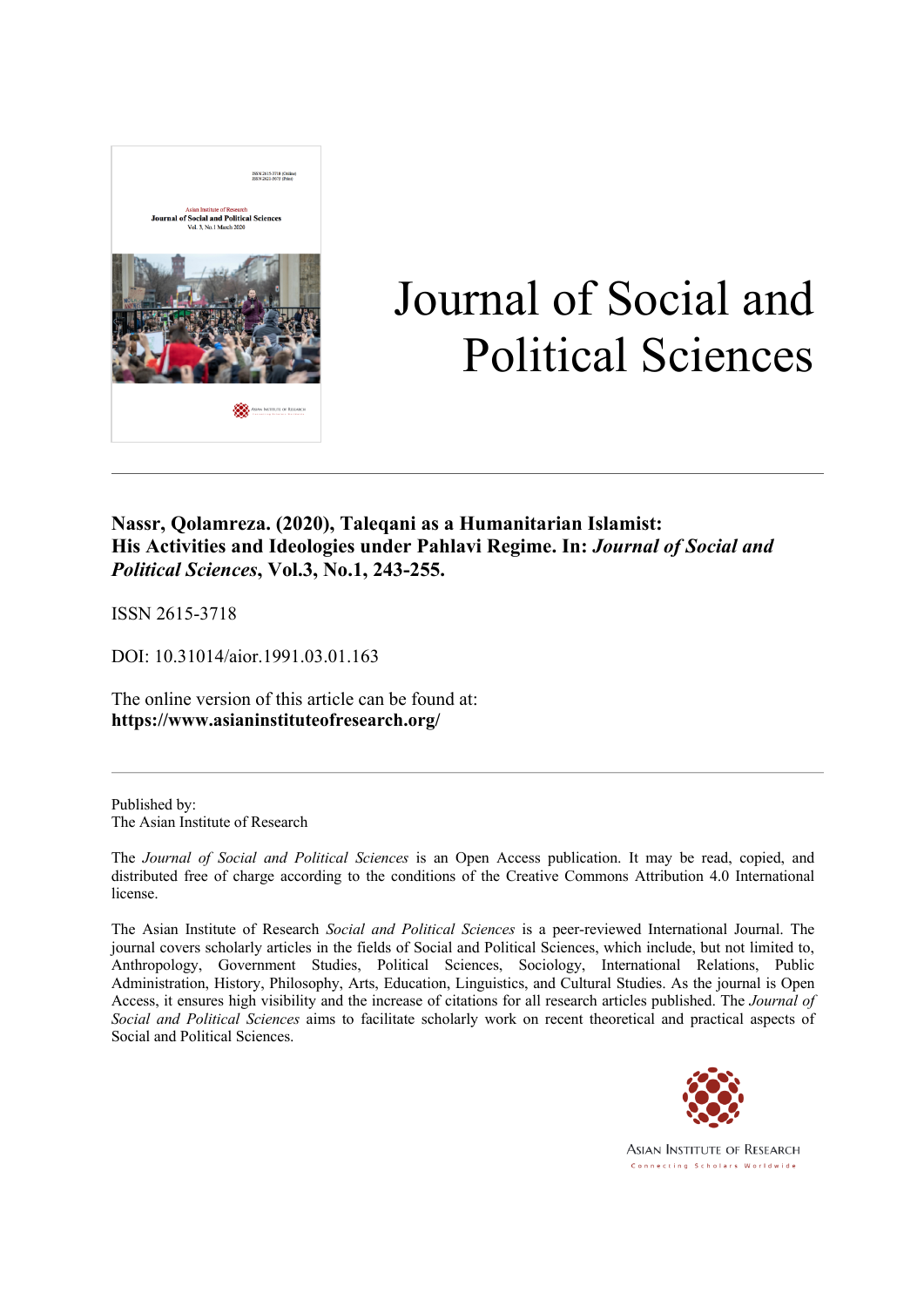

## Taleqani as a Humanitarian Islamist:

## His Activities and Ideologies under Pahlavi Regime

Qolamreza Nassr<sup>1</sup>

1 Graduate School of Integrated Arts and Sciences, Hiroshima University, Hiroshima, Japan

Correspondence: Correspondence: Qolamreza Nassr, Graduate School of Integrated Arts and Sciences, Hiroshima University, Hiroshima, Japan. Address: 1 Chome-3-3-2 Kagamiyama, Higashihiroshima, Hiroshima 739-0046. Tel: +81-82-424-6315. E-mail: kevin202me@gmail.com

#### **Abstract**

Ayatollah Seyyed Mahmoud Taleqani (1911-1979) spent most of his life opposing the tyrannical regime of Pahlavi. To save the Iranians from their tyranny, he referred to Quran because he believed it is the book for mankind's salvation. His Quranic interpretation which was opposed by some prominent ulama, attracted some secular intellectuals who were under strong influence of ideologies such as Communism. He also expressed his discontent of ulama who condoned Pahlavi regime's suppression, and neglected their own religious duties. Such a Taleqani's criticism of the fellow ulama, together with his consistent support of Mosaddeq, has been regarded revolutionary. Although Taleqani has been examined in relation to the Iranian Revolution, this research aims to analyze his ideology and activity to extract some unknown characteristics under the Pahlavi's. And the outstanding characteristic of Taleqani as a humanitarian Islamist will be finally found through the above consideration.

**Keywords**: Intellectuals, Revolutionary, Ideology, Unknown Characteristics

#### **1. Introduction**

In short, they (Taleqani and Bazargan) aimed at resolving the deep-seated issues that had helped wreck the constitutional movement as well as the 1945-1953 national struggles. Ervand Abrahamian, *Iran Between Two Revolutions* (1982, 459)

It is evident that Taleqani is being distinguished through his Islamic ideologies. In particular, the ideology that makes Taleqani unique among the other fellow ulama is his perception of mankind, which is remarkably different from that of other religious leaders and activists of his time. Another factor is the way he considered religion as a path leading man toward perfection, and ultimately God. Thus, in his words, "Religion has been sent to human beings to act as a savior, not the one to be saved." The noble tasks of Taleqani such as *Partovi az*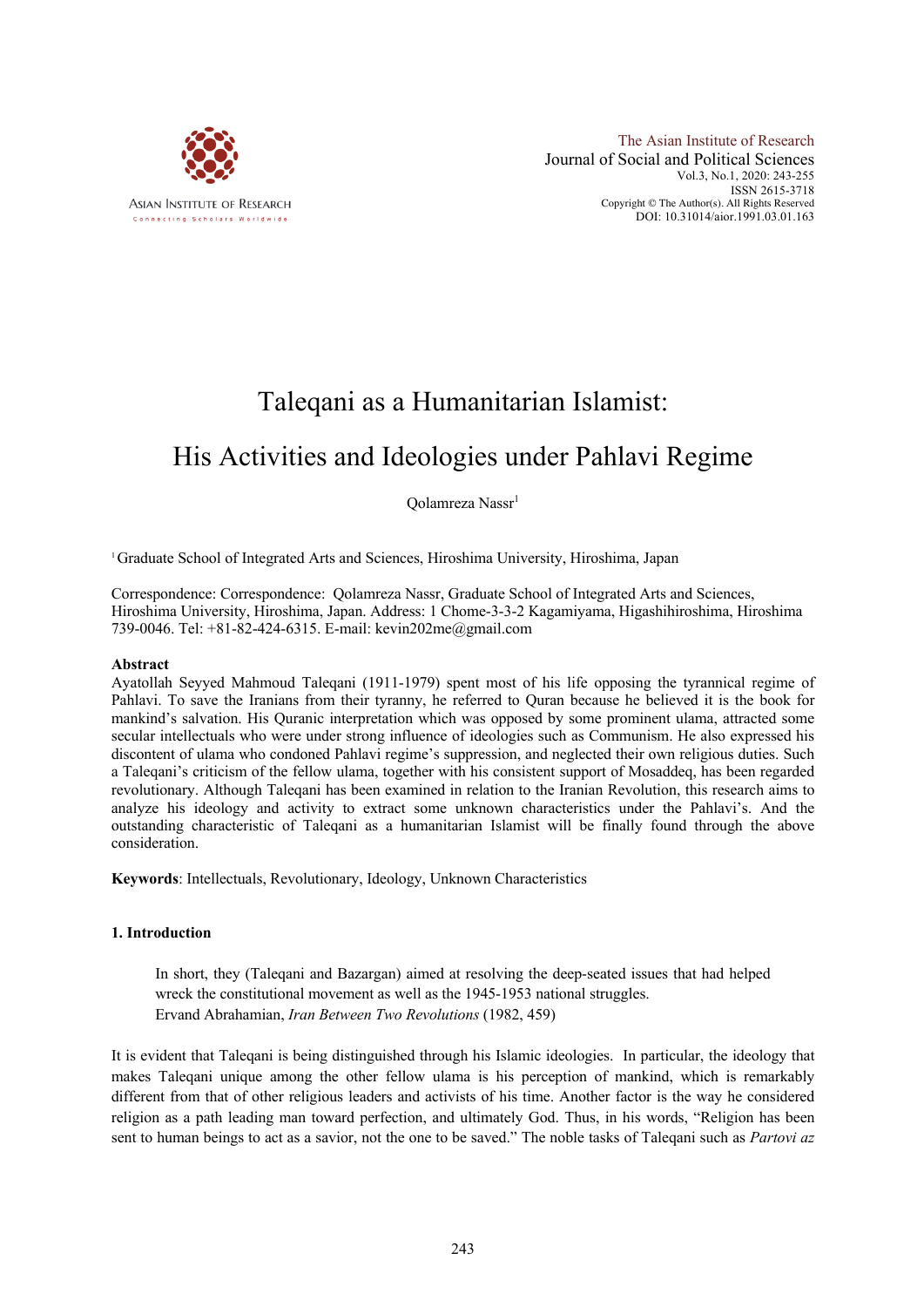*Quran1* (A Ray From Quran), and his new Quranic exegesis are outstanding and has been referred to as the splendid horizon that shows the dimensionality of Quran and the way it deals with every situational problem, encompassing the contemporary ones. Another prominent feature of Taleqani that distinguished him from many ulama was his liberality, and being sympathetic to both religious and secular individuals and groups.

Although there are several noteworthy books and articles, written by renowned scholars and researchers, focusing on Taleqani's characteristics, a few aspects of his characteristics seem to have remained unsought. Most of them have examined Taleqani's ideology, religiosity and his anti-Pahlavi regime political activities. However, very little has been said about his outstanding characteristics such as his humanitarian aspect. And the actual reasons of Taleqani's activities and his approach toward socio-political problems have hardly ever been examined. Thus, this paper aims to re-examine the characteristics of Taleqani and his ideological elements which have been overlooked so far. It hopefully gives us sufficient clue and enables us to unveil the diverse ideology and characteristic of Taleqani as a humanitarian and liberal revolutionary who took a firm stand against the tyranny of Pahlavi regime.

#### **2. Taleqani's Biography and Education**

#### *2.1. Early Life*

The 20<sup>th</sup> Century can be named the century of revolutions in Iran. These revolutions cost lives of thousands of innocent people who fought for freedom which is every human beings' inalienable right. Although, the Constitutional revolution (1905-1911) did not achieve the desired success, it can be considered as the fundamental stimulant of most political movements that led to the Iranian revolution of 1979, which is said to be quite unique among the modern revolutions. It was led by great thinkers and ideologues amongst who Ayatollah Mahmoud Taleqani (1910-1979) was one of the most prominent and influential.

Taleqani, whose birth coincided with the post-Constitutional Revolution chaos, was the son of Seyed Abolhasan, one of the most renowned and trustworthy ulama in Taleghan. Having finished his primary Islamic lessons in Qazin, Seyed Abolhasan went to Najaf to complete his studying. He was the *Imam-e jama't* in Qanat abad Mosque, and regarding his piety, Chehabi says, "Unlike many *ulama* who were notoriously venal and led quite comfortable lives, S. Abolhasan had a reputation for incorruptible honesty." (Chehabi 1990, 104) He made a living by repairing watches. His Islamic principles and Quranic lessons had a great influence on his son, Ayatollah Seyed Mahmoud Taleqani, and caused him to become an outstanding symbol of faith and grew him to an important Revolutionary figure that was highly admired. Taleqani grew up in fear and anxiety, and his early life was either filled with or shadowed by a misery that neither left him nor seemed to abate to his very last years. But it was just the beginning, because Reza Shah who got himself into throne shortly after the Coup d'état of 1921 exacerbated the situation, thus increased Taleqani's pain and sorrow.

#### *2.2. His Islamic Education*

After learning basic reading and writing in his hometown, Galird, Taleqani moved in to live with his parents in Tehran where he continued his studies. At the age of ten, he was sent to Qom to study at Razaviye and then Feiziye School under Shaikh Abdolkarim Ha'eri's guidance. During this period, he was highly influenced by some well-known ulama such as Ayatollah Kamare'i, known as an intellectual due to his broad knowledge and interest in philosophy. Shortly after his father's death in 1931, Taleqani secretly went to Najaf to study *Kharej* 

<sup>&</sup>lt;sup>1</sup> Partovi az Quran (A ray from Quran) is a series of new Interpretation of Quran written in six volumes, which looks at almost every verse of it from a different angle and deals with them in a unique way. It basically focuses on the essential relationship of Quran and the society. This new interpretation shows the evolutionary aspect of Quran's messages and how it is connected with the social, political and economic matters.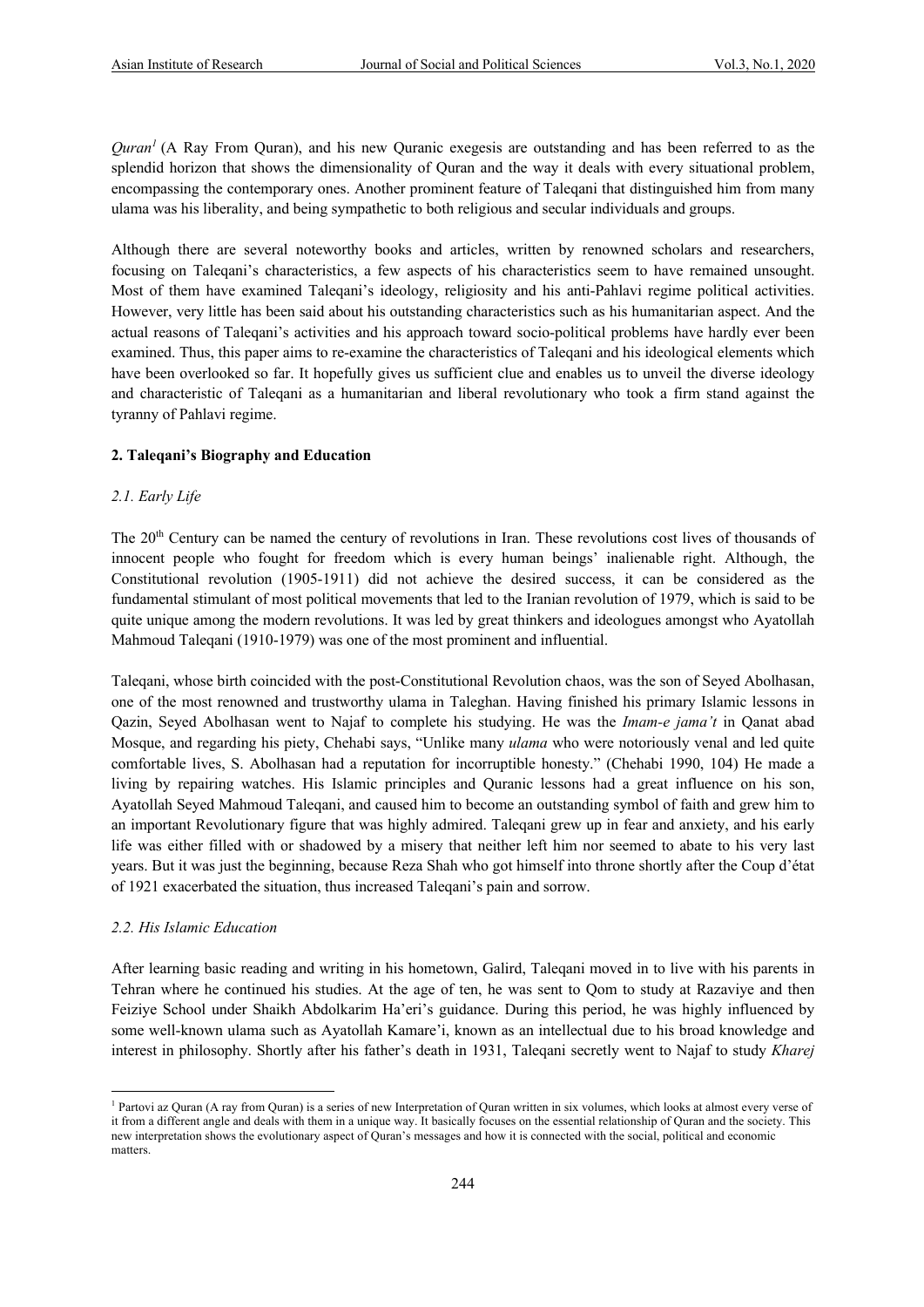lessons (an Islamic advanced requisite lesson for ulama)<sup>2</sup> under the guidance of Ayatollah Esfahani, Haj Shaikh Muhammad Gharavi, and Agha Zia Al-din Araqi. He finally received *ejazeh* (permission of ejtehad) from Ayatollah Esfahani in 1937. Having returned to Iran, he also received ejazeh from Ayatollah Ha'eri in Qom. It goes without question that Taleqani was strongly influenced by one of the most prominent ulama of Constitutional Revolution era, Ayatollah Na'ini and his *book Tanbih al-Ummah wa Tanzih al- Millah*, which was an endorsement to the Constitutional Law. Under this influence, Taleqani spent most of his life in antidictatorship activities seeking a solution to save the Iranians from excessive exploitation of the Pahlavi regime.

#### **3. Taleqani's Political Activities**

#### *3.1. Background*

Reza Shah constantly imposed new rules and suppressed Iranians on an unprecedented scale making the situation intolerable. In 1928, Reza Shah established a law standardizing the dress code for the officials, from which some ulama were exempted.<sup>3</sup> However, this exemption was an evidential appease for ulama in order to keep them quiet. Because, before stabilizing his power, Reza Shah did not want to be confronted by the religious leaders or activists. In 1935, he supplemented the previous law with another which forced Iranian women out of their traditional veils.

Taleqani was arrested and imprisoned for the first time in 1939 because he had forgotten to carry the license for his ammameh (turban). Needless to say, this imprisonment played a crucial role in Shaping Taleqani's ideology, as well as his religious and revolutionary movements. Following his first detention that lasted five days, he was summoned to show his license and was sentenced to three months in prison. It was then that Taleqani found the opportunity to meet some prominent political activists, including Ehsan Tabari and some other activists, who later founded the Tudeh Party in 1941. It was quite the beginning of acquainting with other ideologies through discussions with his cellmates. He was not only getting to know various people with different ideologies, but he was striving to attract them to the Islamic principles. Through these discussions, due to their dimensionalities, he found new horizons. However, he consistently took a firm hold to his Islamic beliefs and his faith was never shaken. The torture and the execution of the other prisoners increased his anger toward Reza Shah's dictatorial regime and made him much more determined than ever to fight. Thus, on his release, Taleqani commenced his vast anti-regime activity which turned him to a prominent revolutionary for the rest of life.

Taleqani's early ideological changes toward socio-political matters can be observed in the expression of his view and understanding in *Hokumat az Nazar e Eslam* (*Government in Islam's View*). He argues, "As Islam appeared, it brought about a great change in people's thought, morality, and the order of the society. Islam brought ideal and just governments that surpassed humans' expectations and imagination, into existence. But then those governments got different colors and names, and ruled people under the concept of Islamic Khilafat and Velayat, consequently, Islam's fundamental ideas were neither known by the Muslims, nor were they understood by the others. Thus, what we perceive is the outcome of the discussions. Therefore, it is theoretically and superficially religious, and practically has no clear approach, definition or even validity." (Taleqani 1999, 9) Consequently, Taleqani decided to show the genuine principles of Islam which were either compromised or misinterpreted.

After Reza Shah's abdication, there was a quite free political atmosphere. Political activities were not as restricted as they used to be, and a great number of political activists, including members of Tudeh party as well as Mohammad Mosaddeq, were released. As the limitation of political activities decreased, every single political group strived to expand their activities and attract more members that led to several distinctive groups and

<sup>&</sup>lt;sup>2</sup> Moqaddame (Introductory lessons), Sath (Surface, i.e. Intermediate lessons), and Kharej (Beyond, i.e. Advanced lessons) are the required Lessons for the Islamic clerics to receive ejazeh (the Permission of Ejtehad)

<sup>3</sup> High rank clerics (ulama), Imam–e jama'at of Mosques, and some of the religious preachers (va'ez) who had received license for their turban and gown were exempted from the dress code regulations. However, after his return from Turkey, Reza Shah who was now influenced by modernism changed his policy toward the religious sections and put lots of pressure on them.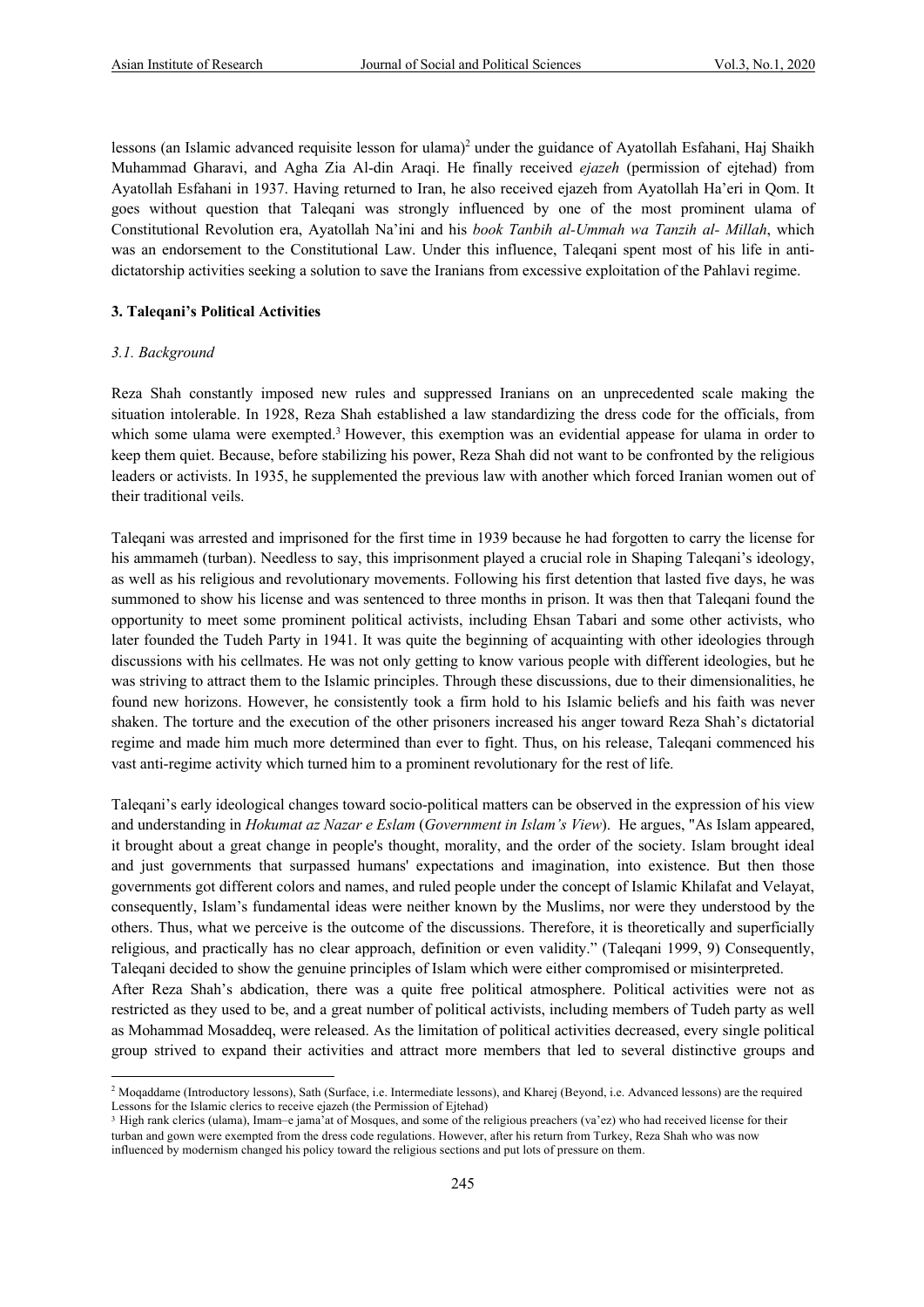movements such as: Nationalist Movement founded by Mosaddeq in 1949; Pro-Soviet Communist party, known as Tudeh party founded in 1941; Religious Organizations and Groups such as Feda'iyan-e Eslam founded by Navvab Safavi in 1946; Pro-Government Movement which was highly supported by Imperialists, particularly Great Britain. This open atmosphere gave Taleqani the proper opportunity to get more politically active.

#### *3.2. Awakening the Youth*

The commencement of Taleqani's political activities and the development of his ideology found a new dynamic characteristic by awakening the youth and the secular intellectuals. Having suffered from the suppression of the dictator regime, Taleqani saw the ultimate solution in the solidarity of the masses and a unified opposition. He believed that small political groups and opposition parties were not able to bring about any significant changes opposing the powerful regime, particularly because it was strongly supported by the West. Taking advantage of the similarities between the goals of various political groups including the religious and the secular, he looked at the problem from a different angle. Taleqani consistently strived not to be distracted by religious prejudice in order to stay aware of the sacredness of the non-Islamic groups' goals. For this very reason, his thorough understanding and sympathy earned him an outstanding popularity among the members of different groups, particularly the intellectuals and the active youths. However, it also caused some ulama and religious activists to consider his ideologies a combination of the Western modernism if not completely derived from it. Consequently, some of them did not accept his ideologies and some other ulama even went farther and condemned the modern ideologies introduced by Taleqani. Of course, this fact should not be neglected that Taleqani's ideologies which were strongly influenced by Islamic principles and messages of the Quran would not, in some cases, fit the secular groups' ideologies. Therefore, his effort in explaining some of the non-Islamic theories either fell victim to ambiguity or led to complexity or paradox.

Between 1939 and 1941 Taleqani, like his father, began his Islamic teachings based on Quran's interpretation. However, he was attacked by some of the traditional ulama who argued that ordinary people should merely recite the Holy Book. (Chehabi 1990, 123-124) Taleqani recalls, "When I started interpreting the Quran in Qanat Abad Mosque, I was attacked from two sides. From one side, religious communities that said no one has the right to interpret Quran, and it should only be read and sometimes recited for the deceased. And I did suffer for proving that the Quran is for research and pondering upon, not for reading." (Taleqani 1979a, 8-9) And the other side Taleqani was attacked by was some of the fellow ulama who considered his Quranic exegeses intellectually inferior to those of other ulama's interpretations, including the contemporary work of Allame Tabataba'i. Following his anti-dictatorial activities, right after Reza Shah's abdication, Taleqani also took advantage of the opportunity and followed the other political activists, thus established Kanun-e Islam (Islamic Center) in September 1941. He succeeded in attracting a great number of young professionals and students. His aim was to show them the true face of Islam.<sup>4</sup> Like Shariati, Taleqani basically believed that Quran was either totally neglected or completely misinterpreted. It was in Hedayat Mosque that Taleqani developed his Islamic teachings based on his unique Quranic exegesis that mostly dealt with the contemporary circumstances. He used the modern interpretation of Quran to deliver its social and political messages. In relation to his Quranic exegeses, Haj Sadeq, a lifelong friend of Taleqani and father of Nasser Sadeq<sup>5</sup> says, "We had never heard anyone speak about Islam with such freshness and clarity. On weekends, young men from neighboring areas would travel 70 or 8o kilometers to attend Taleqani's lesson." (Irfani 1983, 139) It goes without question that his Quranic exegeses got a remarkable popularity among the Islamic activists as well as the secular intellectuals.

*3.3. Challenging the Obstacles*

<sup>4</sup> By true face of Islam, Taleqani meant: Islam is the religion of Salvation, Equality, Peace, and Brotherhood. Thus, it has answer for all questions, solutions for all conflicts and social problems including political and economic ones. Taleqani did it because, in his words, *"With the consciousness that has appeared in almost everyone, some aware youths who have, either deliberately or inadvertently, come across with*  various ideologies are asking questions about Islam and its messages.

<sup>5</sup> Nasser Sadeq was a member of the Leadership Cadre (central committee) of the Mojahedin-e Khalq Organization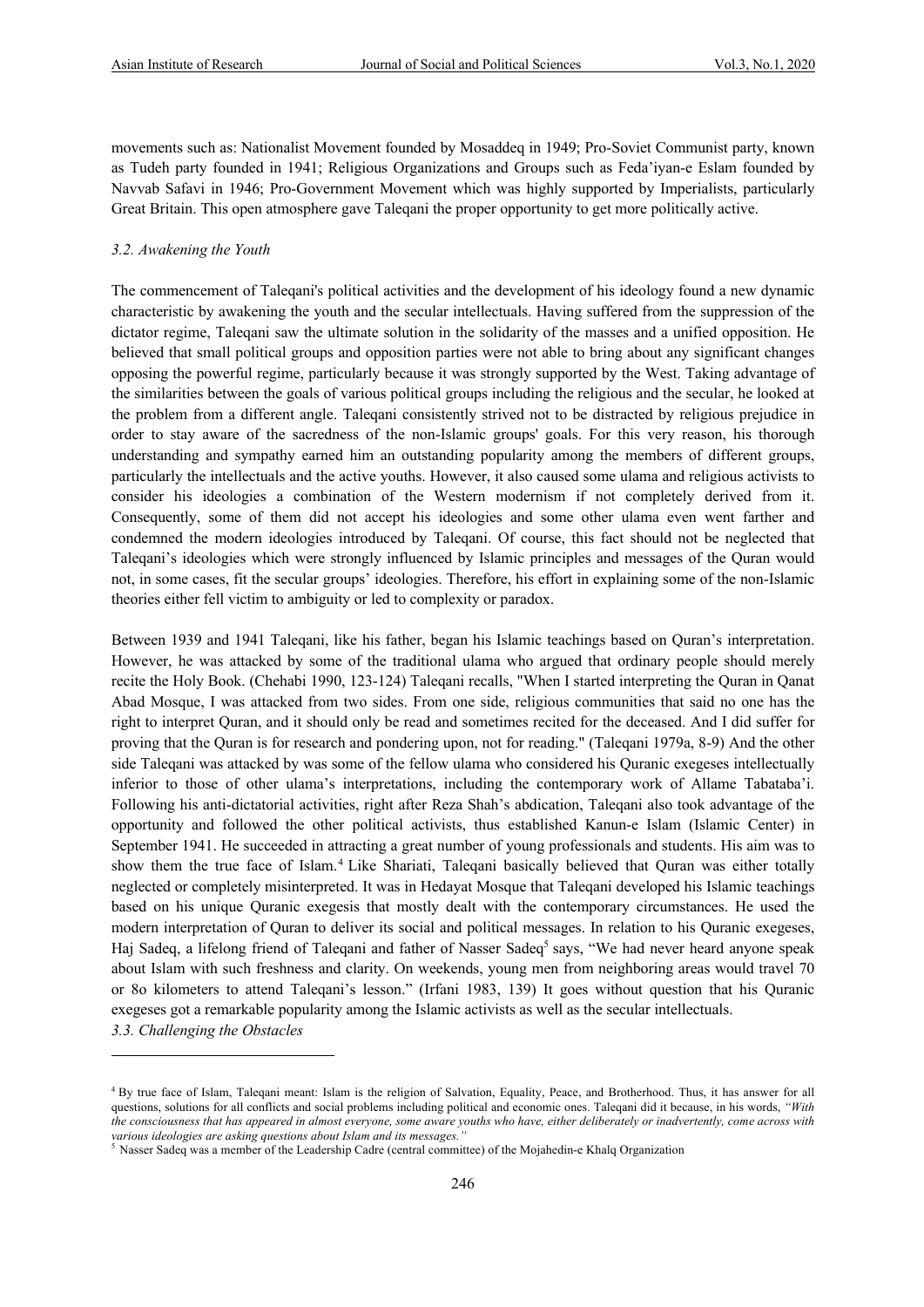Awakening the Youth was probably the most difficult and crucial task that Taleqani accomplished. However, he was not alone in this mission. Such great Islamic ideologues as Bazargan and Shariati were of remarkable assistance to him, and they all faced with many obstacles in achieving their goals.<sup>6</sup> Religious activism had become a victim of Reza Shah's dictatorship and the secular ideologies propagated by the Tudeh party. When Tudeh party was perceived as a great danger, it was challenged in three different ways: Repression, which was used by some of the conservative groups such as Seyyed Zia al-din Tabatabai's National Will Party between 1941 and 1953. It was also used by various governments, especially after 1953; Political, national and governmental action, which was the way of National Movement; Ideological level, which was the method that Taleqani and Bazargan found the most effective.<sup>7</sup>

Weren't it for the widespread institutional dissemination, the revolutionary idea of Taleqani, Bazargan, Shariati, and the other Islamic thinkers would have remained socially of no significance. Two of the most prominent religious institutions were "Islamic Societies" and "Muslim Student Associations" which frequently invited Taleqani to give lectures on a number of issues that mattered to young professionals and students. Through contact with them, Taleqani gradually developed a sense of practical politics, without any sentimental attachment to unnecessary pieties, which gave him a discerning understanding. And through the very same contacts, Taleqani became aware of the prevalence of Marxist ideas among the professionals and found it a fastspreading threat. Thus, confronting Marxism on both ideological and material levels became his most important political plan.

However, the above-mentioned difficulties were not the only obstacles Taleqani and the other Islamic thinkers confronted with. In fact, as far as the Islamic ideology is concerned, they would have to cope with a bigger problem, and that was the destructive propaganda of the politically conservative ulama. Whether those obscurantist ulama were royalist or formalist, they all shared one commonality. In relation to that, Taleqani stipulates, "They called every young and creative thinker an 'infidel'." (Taleqani 1999, 16) They (conservative ulama) also believed that Muslim intellectuals 'wearing suits and neckties had no business mixing themselves with Islam'.

#### *3.4. Proponent of the Political Activists*

As an intellectual alim, Taleqani not only tried to understand the ideas of, both secular and religious, sociopolitical activists, but also he respected them and made a great effort to support them by all possible means. Mojahedin-e Khalq, Fada'iyan-e Eslam, and Fada'iyan-e Khalq were among the groups which were strongly supported and even assisted by Taleqani. Apart from some of the political groups that Taleqani actively participated in, most of his activities were in such a way, i.e. Spiritual guidance and support of political activists. He strived to crystalize the way to the ultimate victory for everyone, especially by Quranic lessons. Even after his death he was considered as a guiding leader. Regarding Taleqani's role, Najmabady says, "To the best of my knowledge the Mojahedin still consider Taleqani their theoretical and spiritual father figure, as they have always." Mojahedin had roots in Nehzat-e Azadi Iran (Iran's Freedom Movement) which will be explained later. It is true to say that contrary to many other ideologues, Taleqani never withdrew supporting Mojahedin. "They (Mojahedin) do have continuity to Taleqani since they originally came from the Freedom Movement. And for a long time even though other figures in the Freedom Movement like Bazargan openly disassociated themselves, Taleqani went out of the way to protect the Mojahedin in both political and material ways." (Keddie 1986, 167)

<sup>6</sup> Although Taleqani, Bazargan and Shariati are mentioned to have shared the grave responsibility of awakening the youth, their personal relationship is not at focus here.

<sup>7</sup> Taleqani and Bazargan believed that the third approach i.e. ideological level is the most effective way because in their opinion an ideology could not be fought with or destroyed by force.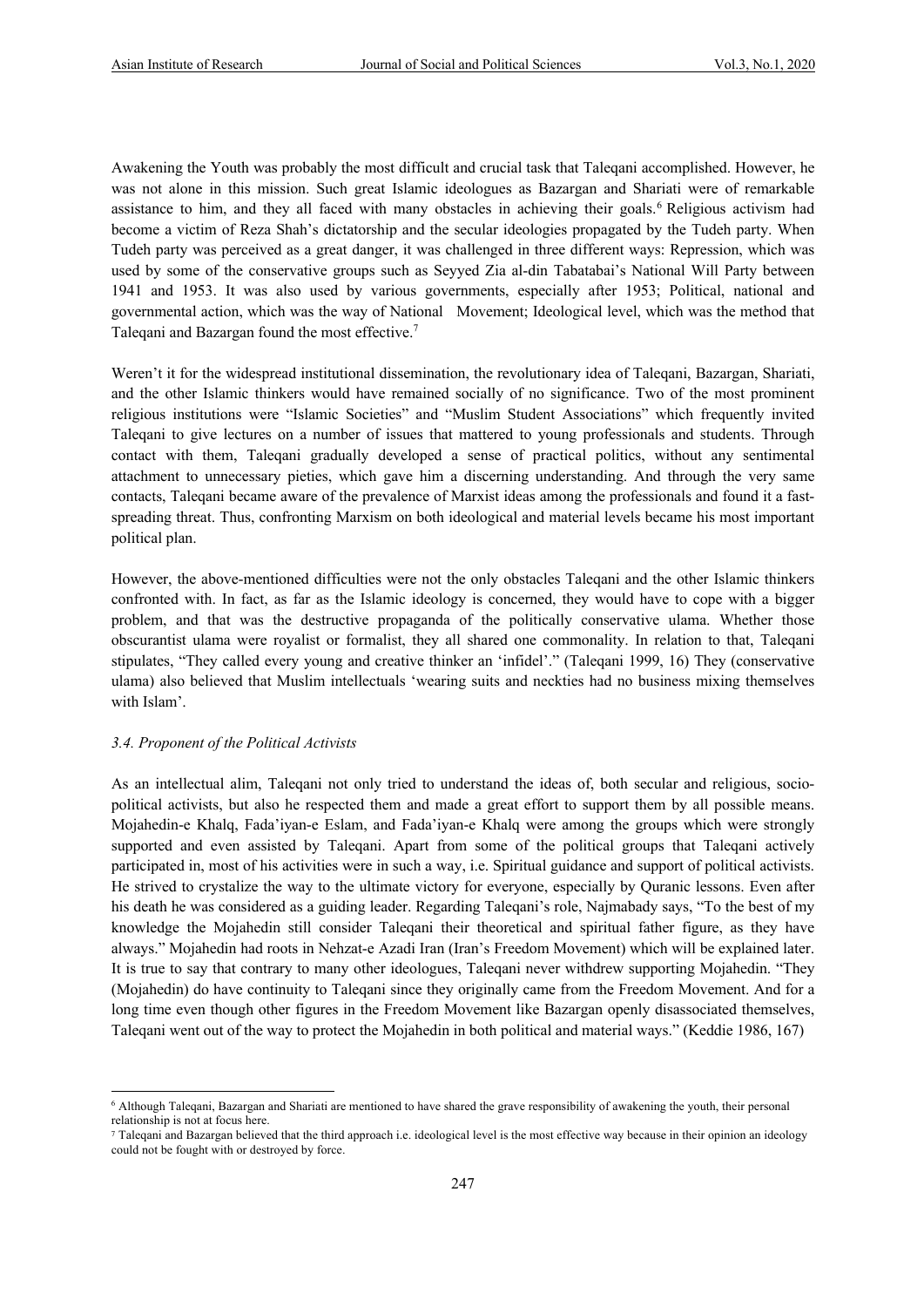In 1969, the Mojahedin had published a book on Imam Hussein<sup>8</sup> in which they praised his personality and struggle. Taleqani, Montazeri, Motahhari, and several other opponents ulama had read the book and liked it because of its combative aspects. Khomeini, however, reacted to the book in a different way. He argued that the Mojahedin were not true Muslims and that they were not subject to Islam, but used Islam as a pretext. (Kian 1998, 217)

Fada'iyan-e Islam was also, to a great extent, assisted by Taleqani. On one occasion he helped Hossein Emami when he found refuge in Taleqani's house after the periodic assassination he masterminded. In this regard*,*  Chehabi states, "Taleqani, despite having sided with Mosaddeq after the Devotees of Islam (Fada'iyan-e Eslam) had fallen out with the prime minister, extended his help to the terrorist organization and sheltered Navvab Safavi on a few occasions."

Taleqani, Rafsanjani, Motahhari and Montazeri not only supported the Mojahedin, but also the Fada'iyan-e Khalq. When Ahmadzadeh, one of the leading members of Fada'iyan, was arrested, they urged Khomeini to try to save Ahmadzadeh's life. (Kian 1998, 171) Among the political groups and activists that Taleqani took a firm stand for, Mosaddeq and the National Front must be mentioned. Not only before the coup (1953) that brought Mosaddeq's government to its end, but also after that, Taleqani strongly supported Mosaddeq and his Movement. Later on, he even consistently supported Nehzat e Moqavemat-e Melli (National Resistance Movement) which was founded in 1953 in order to continue what Mosaddeq had initiated, and finally joined the Movement. In relation to the National Front and the significance of Taleqani's role, Chehabi states, "Had the National Front been allowed to function openly, in due course Bazargan and Taleqani might have taken Kashani's place at the center of a reconstituted and reformulated religious wing of the National Front." In 1957, when Taleqani, Zanjani, Bazargan, and some other leading political activists were arrested, the life of Nehzat-e Moqavemat-e Melli as an anti-Shah political group came to a definite end.

#### *3.5. Active Political Participation and Contribution*

The political activities of Taleqani can be examined from different dimensions. Founding Kanun-e Eslam (the Islamic Center) can be considered as an initiation of Taleqani's political activities in early 1940s, the decade of Modern ideologies' growth in Iran. Regarding these ideologies' development, Taleqani maintained that, "The greatest challenge confronting religion and the people after August 1941 was the rapid spread of Marxist and materialist principles and the Tudeh party." (Bazargan 2006, 116) Thus, it can be inferred that Taleqani founded Kanun-e Eslam, because he felt a serious threat by the progress of Marxism in Iran. Consequently, he made a solemn determination to expound Islamic ideology in comparison with the Western ideologies and leave the rational decision to the addressee, particularly the youths.

Although the government was trying to annihilate the Tudeh party and hence the Marxist idea, Taleqani constantly held on this belief that the Iranian rulers have always made mistakes trying to destroy or change an ideology that they perceived harmful, by force, jail, or even killing people. Taleqani believed ideology could not be destroyed. He thought it would reappear in a new different shape as soon as it found the proper ground or opportunity. As a matter of fact, by founding Kanun-e Eslam, Taleqani saw himself one step closer to his ultimate goal because lots of young professionals, intellectuals and students were attracted to it and their number was continuously and quite rapidly increasing.

<sup>8</sup> Husain ibn Ali, also spelled as Hussein; The third Shi'i imam (626-680) who is highly respected by Shia Muslim because he refused to pledge allegiance ot Yazid I, the Umayyad Caliph, for he considered the Umayyad's rule unjust. Imam Husain was killed and beheaded on the tenth of Muharram, 61 AH, in the Battle of Karbala (680 AD)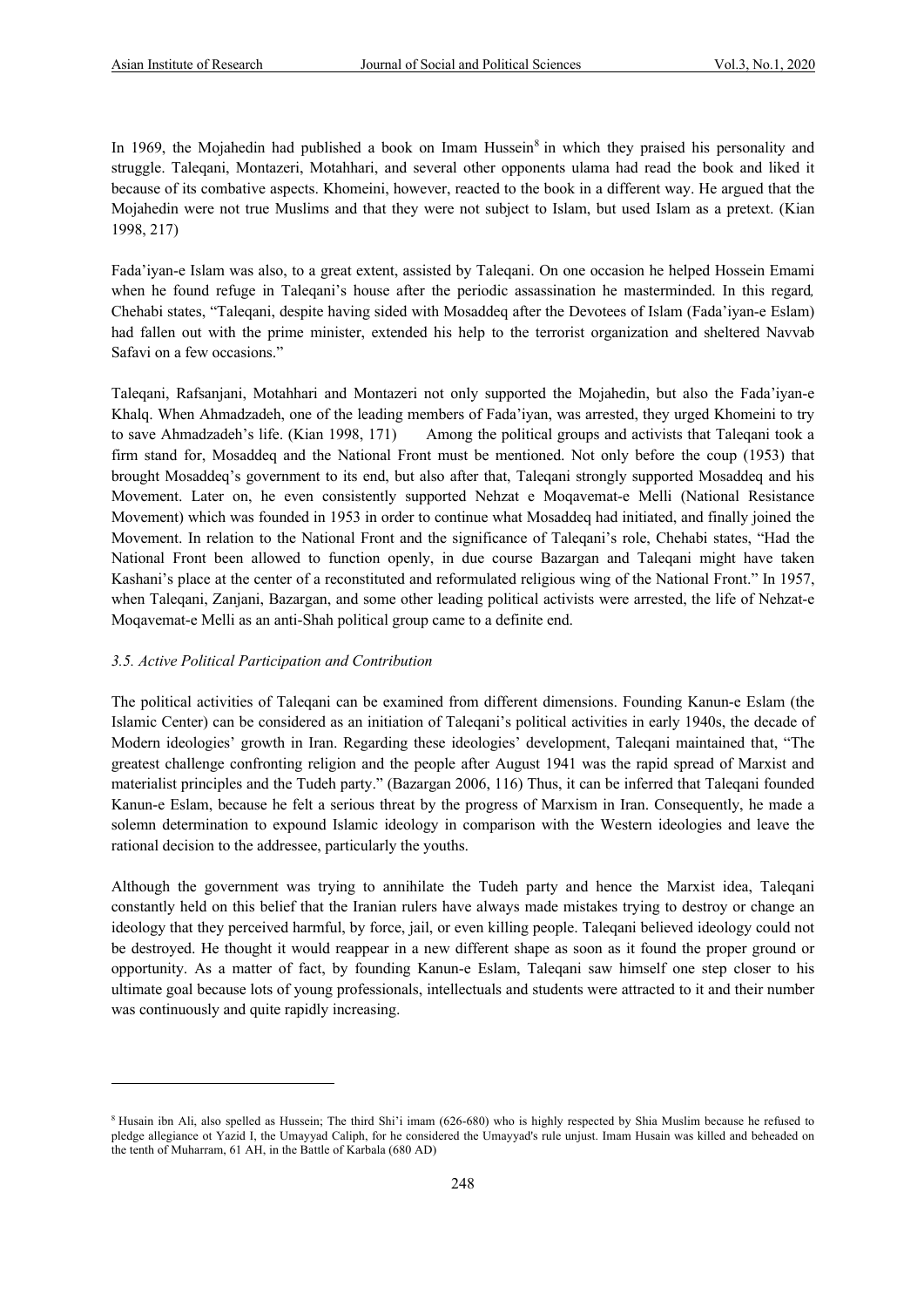As Taleqani believed awakening people by his lectures were more important than his direct involvement in political activities, to fulfill his mission, he became very active in Anjoman-e Mohandesan (the Engineers association) founded in 1942. Taleqani was invited to the institute frequently and gave lectures on several different issues related to the concomitant socio-economic problems. In relation to the importance of his mission, in one of his lectures, he says, "Before being a political activist, I am a disciple of Quran's school and a teacher of Quranic lessons. Therefore, in such communities, I try to follow the same way, i.e. teaching Islamic principles, because the most significant power which can free all Muslims including Iranians from despotism and colonization is in Quranic revelation." (Taleqani 1979b, 51-52) Following the establishment of Anjoman-e Mohandesan, Anjoman-e Daneshjuyan-e Mosalman (Muslim Student Association) was founded with the aim of resisting against the anti-religious propaganda. Particularly, after Tudeh party began its activities in the campus of Tehran University and developed them, students who felt a threat could no longer put up with this malevolent situation. Thus, they decided to take an action. Anjoman-e Daneshjuyan-e Mosalman was formed by the students of Faculty of Medicine. Taleqani gave lectures under the title of "Ownership in Islam" that several years later became an inspiration for the Islamic economy. And in this regard Chehabi says, "These early talks by Bazargan, Sahabi and Taleqani became the seeds of the LMI's (Liberation Movement of Iran) ideological canon." (Chehabi 1990, 123)

Taleqani was politically active in different dimensions and one of his most remarkable and daring activities was using the mass media. In early 1947, the Internal Propaganda office of the Ministry of Labor and Propaganda invited Taleqani as a distinguished orator to contribute articles which could be read over the radio. (Chehabi 1990, 124) Taleqani's response to the ulama who condemned using radio because it spread corruption was impressive. He said, "Although this mysterious device is used for corruption (*Lahw*) or spreading that, it was not invented for this purpose. And ulama by avoiding that leave the field free for the propaganda of the ignorant." And in 1952, when lots of immigrants from Taleqan in the north invited him for the election of the seventeen Majles (Parliament), Taleqani become the candidate of the Caspian province. His candidacy was warmly endorsed by Ayatollah Kashani. (Chehabi 1990, 127)

In 1961, Taleqani, Bazargan, and Sahabi founded Nehzat-e Azadi Iran, basically because the performance of parties had become dramatically disappointing and the Iranians were too individualistic to cooperate. The fundamental principles of the movement were as follows: Its members were Muslim, Iranian, adhered to the Constitution, and Mosaddeqist. The Movement was active for less than two years because most of its leaders were imprisoned. During its nineteen months activity, it put out regular "internal publications," and important junctures which were widely distributed in Tehran.

#### *3.6. His Role as a Prominent Link*

Taleqani has been considered by many Iranians as an outstanding link between the secular activists and ulama, especially Khomeini. Regarding Taleqani's prominent role as a link, Hamid Algar says, "There has been operating within Iran a group the special concern of which is to create and maintain links between the ulama and other elements opposed to the regime. This is the Nehzat-e Azadi, or Freedom Movement." (Algar 1972, 254- 255) And Jahanbakhsh stipulates, "Taleqani was generally regarded as the most liberal and progressive among the Iranian ulama both before and after the 1979 Revolution, serving as he did as a link between lay and religious groups. Taleqani played a significant role in establishing the clerical leadership. He was crucial in bridging the political gap between the opposition ulama and radical intellectuals." (Kian 1998, 217-218) Considering the above-mentioned facts about Taleqani, it is quite obvious that his liberal stand toward different ideologies made him a strong link between the revolutionary elements, thus earned him a remarkable popularity, particularly among the youth and secular activists. However, he did not gain the same popularity among the fellow ulama. But Taleqani did not mind it because he believed that solidarity was the important message of the Quran and said, "We Muslims should make it known to all the people around the world that unification (wahdat)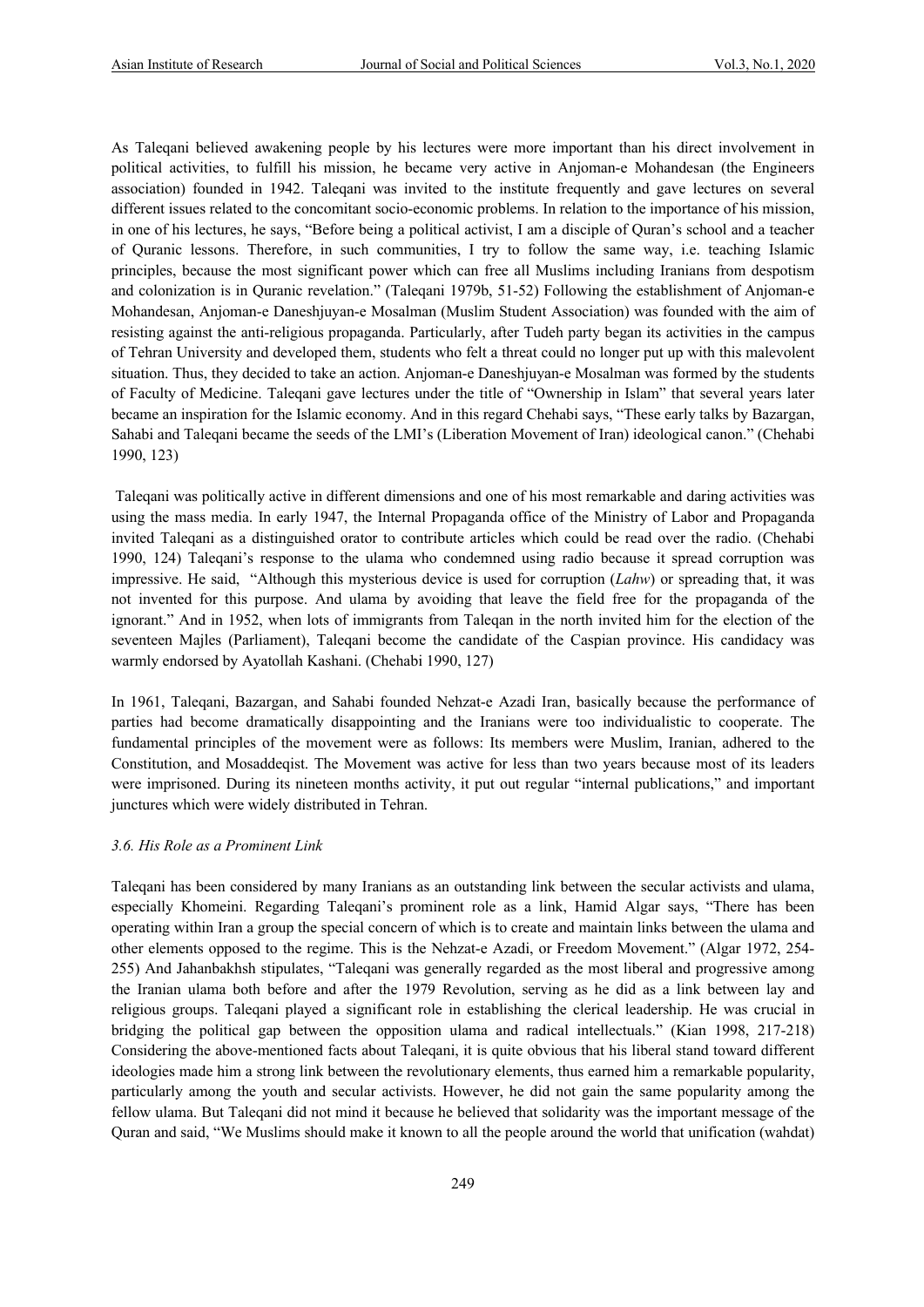is our ultimate goal and we are all responsible toward it. It is unity and solidarity against the despotism and idolatry that brings them to their end." (Taleqani 1979c, 48)

#### *3.7. Criticizing the Fellow Ulama*

Like Shari'ati, Taleqani in some cases severely criticized ulama. He believed that some prominent ulama either assisted the dictator regime of Pahlavi, or condoned the tyranny of the rulers. Regarding this matter he says, "Again, certain ulama, using the messages of Quran and the traditions of the prophet, impose a conceited selfish man (Reza Shah) upon people. Some other ulama, with their quietism or conservatism, have endorsed his dictatorial government. But, when he got the power and got people devastated and destroyed whatsoever they had, the very same ulama started praying and asking God to send Imam-e Zaman (the twelfth Imam of the Shiite Muslim who is in occultation)." (Taleqani 1999, 11) In this relation, Taleqani refers to a hadith from Mohammad, narrated by Imam Hussein in Karbala, "Anyone who witnesses a dictator authority breaking the divine law and opposing the Sunnah of the prophet, and does not stand against him/her or does not cause them to change their behavior, either by advising or forcing them, God may have no mercy on them, because they are the accomplice of the dictator." (Taleqani 1979d, 25)

Having faced with the rapid increase of Reza Shah's tyranny, and seeing the ulama supporting him Taleqani consulted the Quran and Nahj al-Balagheh (the Shitte Book derived from Imam Ali's sermons) for guidance and inspiration. He admits, "This contradictory practice of some leading ulama, this dark environment, caused me to study the Quran, the Nahj al-Balagheh, the Sunnah and the righteous Imams much more carefully." (Taleqani 1979d, 11-12)

Taleqani also criticized the religiosity of the ulama who had confined themselves in their private faith and had kept silent. He believed that they had left the external world in the control of the absolute rulers. Thus, asked, "What is the point of sincere faith?" (Taleqani 1979d, 14) He argued that the absolute rulers always opposed the prophets because they felt a threat. If the religions were separated from politics and were restricted to the practicing of the private faith, the rulers would never stand against the prophets because it would never harm them. (Taleqani 1979d, 14-16) He criticized Ayatollah Borujerdi for the very same reason. In Taleqani's view his quietism caused the Pahlavi's government to hold firm on to the power.

Taleqani did not only criticize the quietism of the ulama, but also constantly stood for righteous actions, regardless of the consequences. He even criticized Ayatollah Kashani<sup>9</sup> whom he highly admired, while he withdrew his support from Mosaddeqh. Although, Taleqani admitted that it was not all Ayatollah Kashani's fault. Because the agent of internal despotism and the external spies came to Ayatollah Kashani, after disparaging Mosaddeq and causing the Fada'iyan-e Eslam to part with him, and told him that the movement was actually his and would not make without him. They convinced Kashani that Mosaddeq was not important. (Afrasiyabi and Dehghan 1982, 139-140) However, it is also believed that Ayatollah Kashani expected Mosaddeq to offer him a higher position in the government. It was due to the opinion that whitout Kashani and his support, Mosaddeq could not have definitely succeeded in regaining the power. Therefore, when Mosaddeq refused to do so, Ayatollah Kashani withdrew his support. Taleqani, not only criticized Kashani, but also warned him not to part with Mosaddeq, but when it happened, like many other ulama Taleqani stood by Mosaddeq.

<sup>9</sup> Ayatollah Seyed abol-Ghasem Kashani (1882-1962) was a prominent Anti-capitalist. He consistently opposed oppression, despotism and colonization. Because of his beliefs, he was highly respected by the poor, and for the same reasons Taleqani admired him. Ayatollah Kashani was a Twelver Shia Muslim cleric and former Chairman of the Parliament of Iran. Due to his Nationalist position, he was arrested and exiled by the British and Soviets. After he returned from the second exile in 1950, he organized a movement and joined Mohammad Mosaddeq in his campaign to nationalize the Iranian oil industry.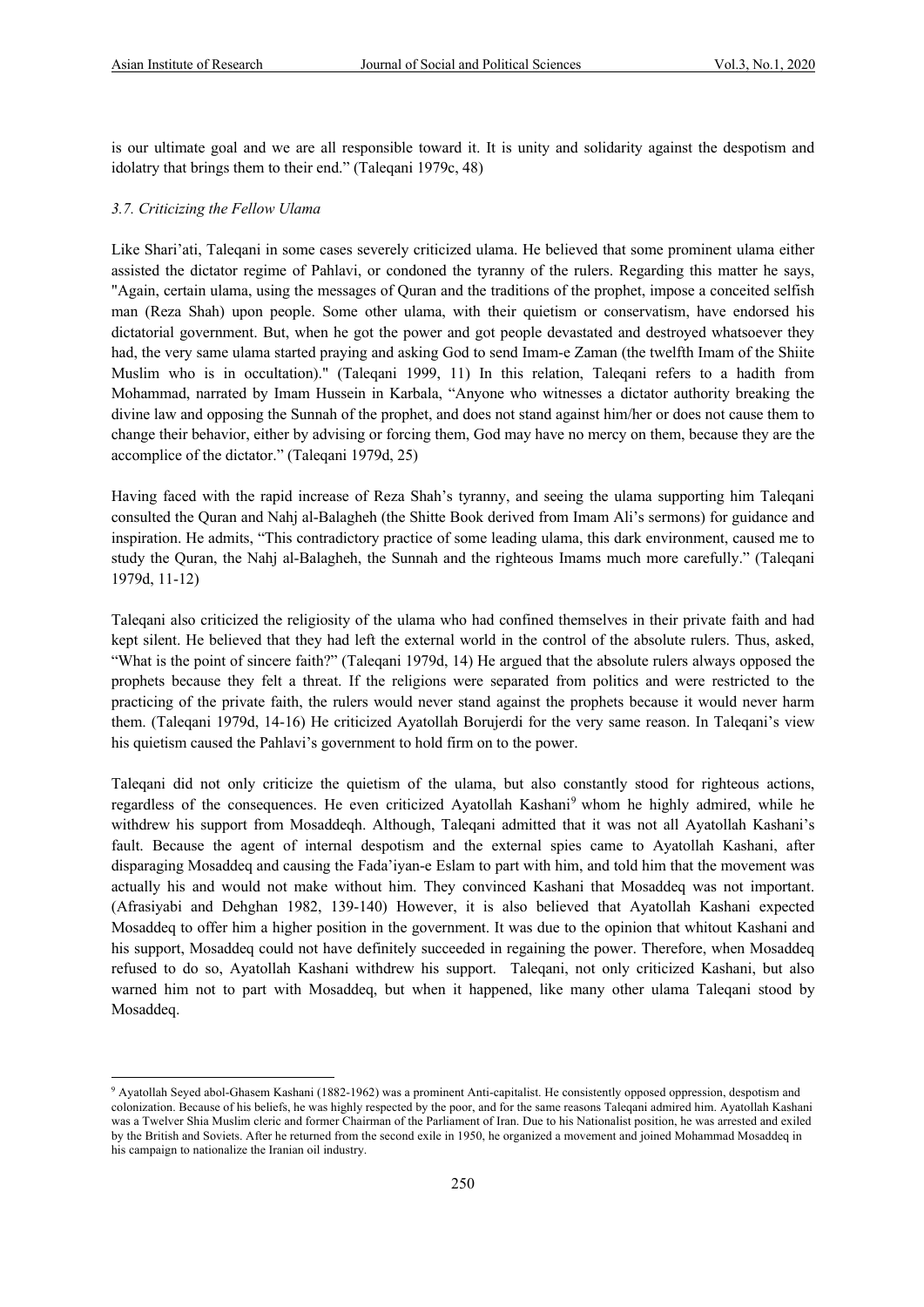#### **4. Taleqani's Islamic Ideology**

#### *4.1. Resuscitating an Old Book*

As it was mentioned earlier, Taleqani was under great influence of Ayatollah Na'ini<sup>10</sup> and his Book, Tanbih al-*Ommah va Tanzih al-Mellah*. And since he believed that the Islamic Ideology could not be limited to opposing the modern ideologies of the West or the authoritative terms of Marxist economics, Taleqani determined to revitalize the Islamic texts. Therefore, he decided to give a revolutionary manifestation to Na'ini's Book, and in July 1955, after consulting with Bazargan and Sahabi, who consistently encouraged him in this crucial task, he edited the Book and published it with an introduction and extensive commentaries. In Taleqani's view, constitutional government could bring rampant despotism under control, and he emphatically urged that such a government could be brought quite closer to the supreme objective of divine government. His rhetorical question "Do we have no other solution?" (Taleqani 1999, 15) can be considered as an indicator of a reform or a revolution, which he puts forward in this way: "I hope that the vigilant religious leaders, as well as the honorable Muslims, would carefully consider the issues discussed in this book, open their eyes to the conditions of the Muslim nation, and with unity struggle for the salvation and redemption of Muslims. I hope they would no longer tolerate this wretchedness and indignity of Muslims perpetrated by a gang of lecherous hoodlums who are instruments of others." (Taleqani 1999, 15-16) As Taleqani persuasively asks Muslims, particularly the religious leaders, not to tolerate the wretchedness and indignity, a message for a thorough revolutionary action might be inferred.

Taleqani's intention, by editing this book, was to introduce an "Islamic Government" and to give ulama an important role in active politics. According to Taleqani, "Although this book has been written to validate the religious legitimacy of a constitutional government, its significance lies more in its having mandated the Islamic social and political principles, as well as the blueprint and the overall aims of the Islamic governments." (Taleqani 1999, 28) It was Taleqani's bravery in stating such opinions that earned him popularity among the Iranians, though it afflicted him and cost him years in prison.

To speak of the Islamic government in 1955, when Mohammad Reza Shah's increasing reliance on American power made him bolder in his egocentric self-perception, was not only courageous but also indicative of the firm determination of a committed religious leader on his political aspiration. (Dabashi 1993, 229)

Taleqani also made a significant statement in showing the contemporary relevance of the book. His intention was to validate a politically active religiosity in the model of Na'ini and to demand ideological obedience on the part of the masses. According to Taleqani, this book is firstly *Rational* [estedlali], i.e. Political activists do not need to believe dogmatically in the fundamental doctrine of Islam in order to follow Na'ini's political mandates; secondly *Judicially binding* [ejtehadi], by which Taleqani wished to make it equally authoritative for ulama and lay Shi'ite; thirdly *Exemplary* [taqlidi], in other words, Taleqani wanted to make it virtually compulsory for all Shi'i Muslim to consider and obey the contents of the book. Therefore, Taleqani's attraction to Na'ini's book can be considered a part of a larger method of appealing to historical figures and text of authorities.

#### *4.2. Taleqani's Understanding of Mankind*

<sup>&</sup>lt;sup>10</sup> Allameh Shaikh Mirza Muhammad Hossein Na'ini (1860-1936) born in Na'in, was a prominent Shia cleric and a distinguished jurist of the constitutional and early Pahlavi period who was actively involved in political event of his time. Having finished his early education, he moved to Esfahan and then to Najaf to pursue his studies with the celebrated Mirza-ye Shirazi. He was also closely associated with such pro-Constitutional jurists as Akhond Molla Muhammad Kazem Khorasani. During World War I, he joined Mirza Muhammad Taqi Shirazi in opposing the British presence in Iraq, and was also instrumental in boycotting the Iraqi election when the country was under British occupation.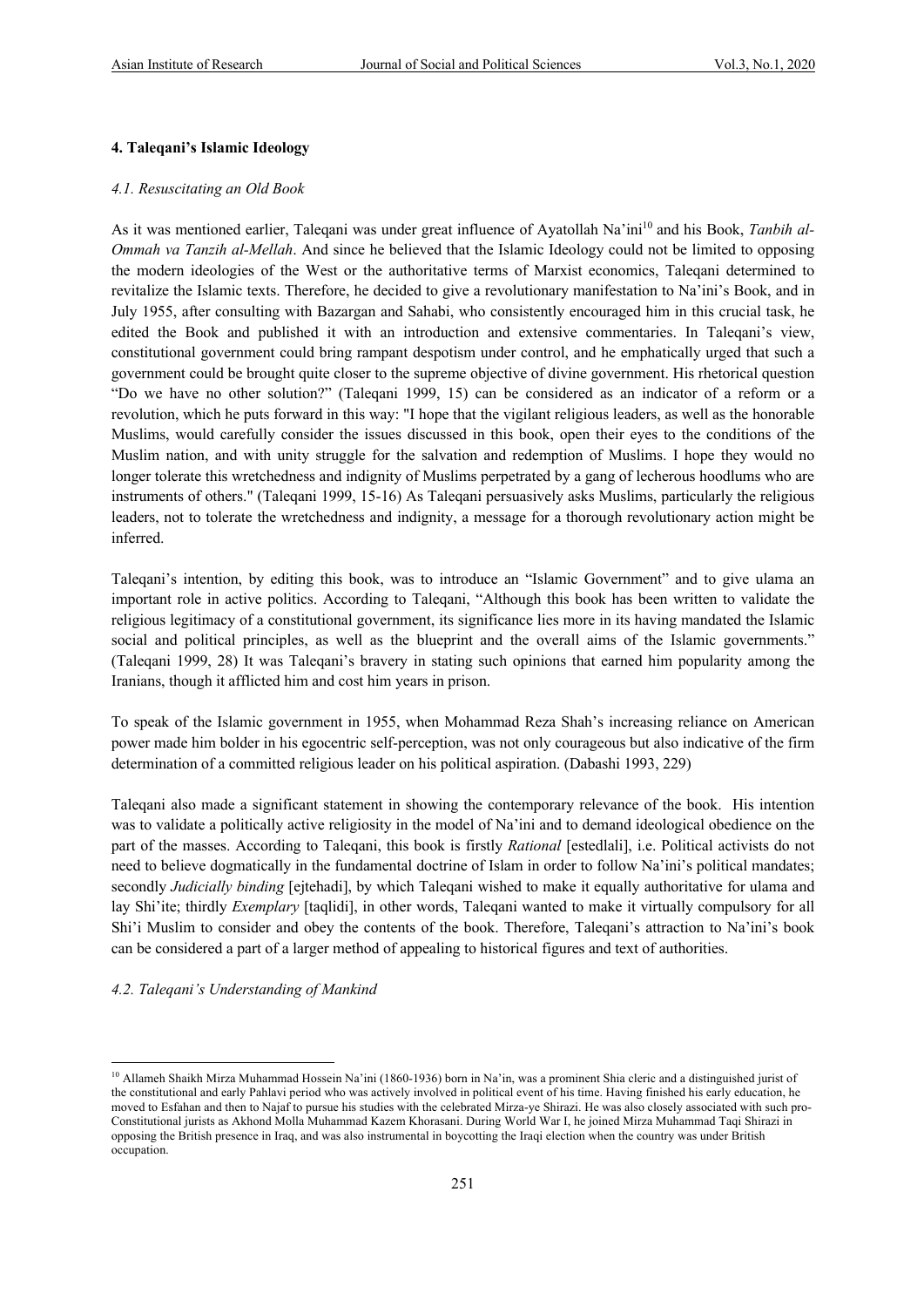Taleqani's ideology, as it can be seen through his works, enjoys a basic stability that depicts his unique personality. However, once faced with or exposed to other ideologies, subtle changes and flexibilities can be perceived. As Taleqani considers mankind free and of autonomy, his perceptions contradict some of the Islamic thinkers' and fellow ulama such as Ayatollah Khomeini's, or at least do not fall in the same categories. (Dabashi 1993, 263)

In Taleqani's view, human is free and decides freely for his future, however, he does not deny the opinion expressed by Khomeini that man's salvation is in avoiding what is 'other than God'. What makes Khomeini's opinion very different from that of Taleqani is considering all the existence as an illusion, and God as the only reality. Accordingly, man has no independence and, in fact, is appropriately seen as a 'non-being'. Taleqani, on the other hand, believes that God has provided mankind with *tafviz* (ability to own) so that man can realize his 'inner capacities' as the God's vicegerent on earth. (Taleqani 1979d, 5) And hence, man having the agency should use his unlimited capacity in thinking and decision-making. It does not definitely mean that God has left man on his/her own, or forgotten them. In fact, by doing this, God has put a burden on man's shoulder and given them a grave responsibility which is to act in accordance with the divine law on an evolutionary path toward perfection. It should not also be neglected that man is ultimately going to take the charge for their action on the great judgment day. In contradiction to Khomeini, Taleqani strongly believes that mankind is composed of *nafsiyat* (inner frames) which in turn contains scientific curiosity, searching for truth, justice, logicality, power, love and spiritual values. (Taleqani 1948, 115-116) These inner frames' roles, making rational decisions as well as the conflict between the man's desire and logic, are the elements that distinctively separate man from other creatures. Shariati, one of the prominent Islamic ideologues, shares the concept of man's free will as an autonomous being with Taleqani. However, he makes it somewhat complicated by expressing the fusion of God, man and nature.<sup>11</sup>

#### *4.3. Taleqani and the Theory of Reason*

Another remarkable feature that makes Taleqani stand unique among some other prominent ulama and the religious leaders is his perception of aql (Reason) and his approach toward it. If one accepts that the key to faith is the heart, as stated by Khomeini, the truthfulness of the faith will sound compromised, because it could be regarded as an emulative faith, i.e. the faith that man has not reached or gained all by himself. True faith must be obtained through reasoning, rationality and knowledge, which are the greatest gifts bestowed upon human beings by God. Therefore, Taleqani argues that aql is the key to man's development and spiritual perfection, and this matter causes Taleqani to be regarded more rationalist. He also argues this point that the more knowledge and rationality dominate the emotion of man, the more the aspect of his humanity evolves and develops. (Taleqani 1948, 115)

Taleqani considers reasoning a controlling mechanism over other qualities and as he has mentioned it in his book *Jahad va Shahadat*, man's reason directs his other faculties. (Akhavi 1988, 407) Thus, as far as reason and rationality are concerned, if they are separated from religion, they can be destructive or at least can cause man to go astray. On the other hand, if the spiritual side of man overindulges in the effort to please God, it might lead to abandonment of responsibility for social action and commitment in the world. (Taleqani 1979d, 44)

In contradiction with Taleqani, Khomeini believes that reason betrays man, formal learning is the thickest veil, and that man can only obtain a single dimension of the truth which is God. He also believes that Quranic interpretations can only express the possibility and the plausibility of the truth and not the precise explanation of it. (Akhavi 1988, 406) Shahrough Akhavi, regarding this contradiction by crystalizing Taleqani's opinion, delicately stipulates, "Man's continuing search for knowledge is a manifestation of his greatness and the one thing that preempts stagnation and decay." (Akhavi 1988, 408) Taleqani agrees that human's mind is too limited

<sup>&</sup>lt;sup>11</sup> Shariati, in fact, insists on the separation of the three elements, i.e. God, man and nature. He argues that the source is the same and ALL have a single direction, move and live with one will and spirit, but they are separated from one another.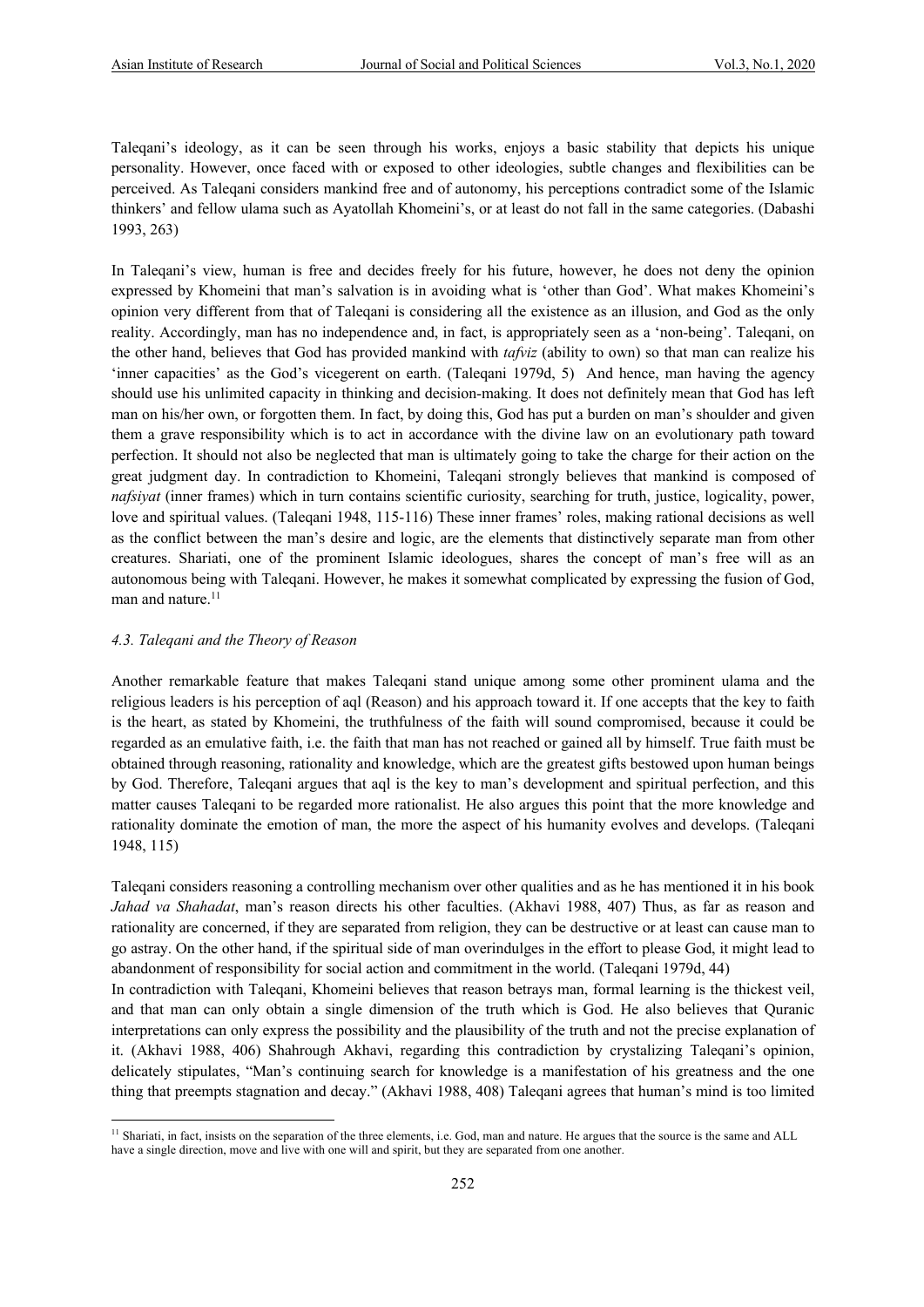to understand the supreme essence that is God. However, mind does not stop trying to comprehend it. That in turn is significant and outstanding about human's mind.

Concerning man's agency and rationality, Shariati holds a similar stand with that of Taleqani., and makes a great effort in defending man's free will. Nevertheless, he does not explicitly explain if this free will truly makes changes in the concrete objects of the everyday world, or only changes the appearances. Because Shariati believes whatever exists in this world is capable of being known, experienced and scientifically studied and what is perceived by us is appearances, not its existence.

In Taleqani's opinion, the bright and glorifying world that Quran causes man to enter is the world of *tawhid* (unity). The unity of inner mind, the unity of power, the unity of existence, the unity of world's order, rules and regulations, the unity of thought and human's will. He believes that this clear aim of Quran has been either neglected or remained veiled. The first message of the prophets, according to Taleqani, is to distinguish right from wrong, to refute and reject other than God and to verify and prove the existence of God through reasoning. The aim of Quran has not only been to ask man to have a sincere believe in God and to pray. (Taleqani 1999, 12- 13)

#### *4.4. Confronting Marxism*

Since Marxism was steadily and at a very high speed spreading and dominating the political discourse in the 1940s and afterward, Taleqani could not but pay serious attention to the economic issues, too. As a Muslim intellectual he believed it was his responsibility to show the folly and the weak points of this very ideology that had dominated an immense part of the world and greatly influenced the Iranian young professionals, secular and Muslim intellectuals, as well as the students. In Dabashi's words, "Because of primacy that Marxist historiography and sociology gave to economic factors, Taleqani felt obliged to address 'Islamically' the issue thus raised." (Dabashi 1993, 224) Therefore, Taleqani wrote the book, *Islam and the Ownership* in which centralized and free market economies were both criticized. In fact he borrows the idea from Quran and the traditions of the Prophet as well as the Hadith. In Taleqani's opinion worshiping a school of thought is a kind of idolatry, and in this regard he says, "Our progressed parties are trapped in hypocrisy, because they worship their ideology and are not willing to see beyond it to realize the realities of human and their lives." (Taleqani 1979d, 39) He argues that the righteous ownership and the absolute power of expenditure belong to God and that God, according to his own judgment, gives the power of ownership to whomever he wills. One of the main reasons why Taleqani criticizes Marxism is the unacceptable concept of religion being placed at the second level next to the economic matters. According to his opinion, it means to denigrate human who is the true and righteous God's vicegerent, the shaper of the society, the creator of the economy and the history. Taleqani also says that, "It is wrong to think man takes economy over everything, because what matters to man most is freedom and agency." (Taleqani 1979d, 43) In addition, he expressed his thought that in communist countries the individuals are deprived of their freedom and exploited by economic ideas.

#### *4.5. His Stance on Minorities*

As Islam is the religion of equality, most religious individuals and groups appear to care about minorities, and Taleqani's stance on minorities remarkably differ from the other fellow ulama, because he takes a step beyond theory and goes out of the way to support them. He does not only take a firm stand for ethno-religious minorities, but also supports individuals and groups with ideologies that stand at odd. For he strongly believes that all human beings, as long as they do not break the norm of the society, have the same rights, including the freedom of speech and ideology. He also supports them and says, "In prison and out of prison, I have witnessed how these young leftists, whose thought and inspiration are freedom, sacrifice their lives. For some reasons they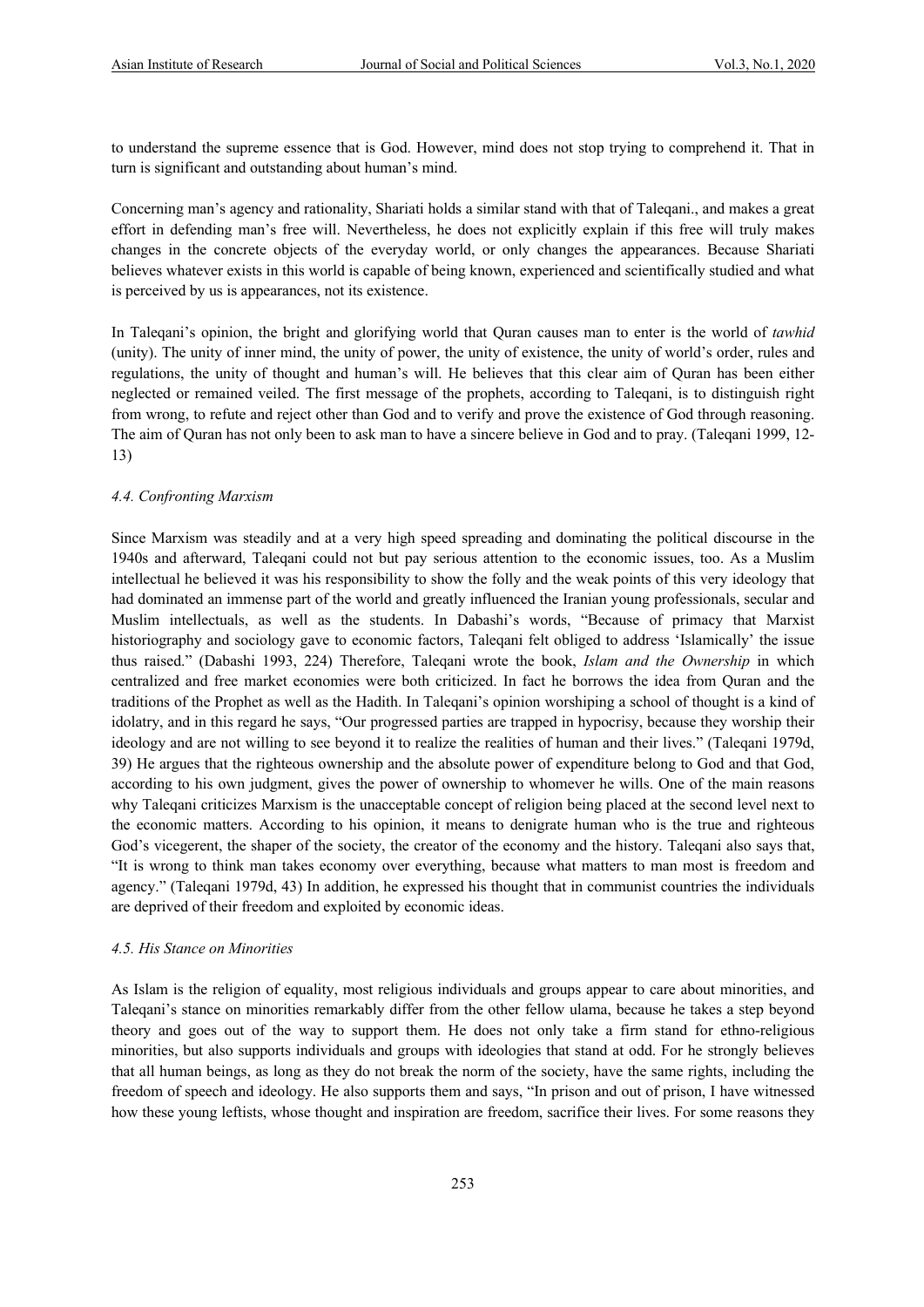have been attracted toward left. We do respect them." (Taleqani 1979d, 43) Like Bazargan, Taleqani highly regarded the identity of Iranians, and this matter also caused him to be considered as a nationalist.

Certainly Taleqani withdrew his support from the ethno-religious minorities for a short time after the Islamic revolution. But he returned to his stance before long, maintaining that it was all because he feared the country would face a chaos. Thus, he later declared, "You, young people with any kind of ideology, your nature is pure and you are Iranians. You are in pain. You are skeptical to religions. I know all these facts, and I know them even better than you, because I have been with you for years. But at this critical moment these people are not looking for an ideology. They are looking for freedom, and they are afraid of being beaten again. From this aspect I humbly request you to be awake and aware of the schemes of the tyrants. We seem to have won the victory, but our enemy is still alive and looking for an opportunity to backlash." (Taleqani 1979d, 49)

#### **5. Conclusion**

Taleqani's ideology was remarkably influenced not only by his studies but also by interactions with Intellectuals, other Islamic ideologues, as well as religious and secular political activists. It consequently caused him to feel more and more responsible toward mankind, particularly his fellow Iranians. They were exploited by the dictatorial regime of Pahlavi and were on the verge of being drowned in modern secular ideologies such as Marxism. In Taleqani's view the latter one was really dreadful, because it would not free them from the exploitation, but also would cause them to lose their dignity, agency and eventually would deprive them of their rights.

The Islamic aspect of Taleqani's ideology can be perceived quite easily at the very first glance over his teachings and activities, whereas, one would probably become aware of Taleqani's humanitarian aspect by examining his approaches toward socio-political problems and reasons of his actions. Taleqani's liberal approach toward secular ideologies, for instance, was based on his opinion which is expressed in this tangible way: "Whatsoever idea or action, as long as they get mankind closer to freedom from slavery is sacred and of Islamic view, even though they are not the ultimate goals of Islam." (Taleqani 1999, 15) Another significant approach of Taleqani that indicates his humanitarianism is his support of ethno-religious minorities. He takes a firm stand for them due to his belief that all human beings are entitled to enjoy the commons which are given to them by Almighty God.

Taleqani confronts Marxism for two obvious reasons at least. First: He believes it desecrates the religions, particularly Islam because in Taleqani's opinion, Islam is the perfect religion which has solutions for every grave as well as trifle problems mankind faces with. And second: In Taleqani's opinion it devaluates human's glory and dignity. He believes Islam considers man, God's true vicegerent, i.e. they are being given the right and the power to solve their own social, economic and political problems.

The reason Taleqani criticizes the fellow ulama is also one of the most outstanding proofs of his humanitarian aspect. Taleqani cannot but castigate the leading ulama once he figures out that their quietism, deliberately or inadvertently, endorses despotism of the regime and gives it eligibility to keep exploiting the Iranians, and on the other hand it diminishes people's faith and makes them skeptical toward Islam, thus causing them to seek a nonreligious solution.

In contrast with the conservative ulama, Taleqani always took the risk of confronting the Pahlavi regime, and never cared about his own profit and desire. He strongly believed it was the worldly desire that caused man to forget the other human's pain. It would also cause them to overlook their responsibilities toward the others and eventually to forget God. In closing, it is necessary to mention that Taleqani as a Muslim alim<sup>12</sup> believed Islam

<sup>&</sup>lt;sup>12</sup> Although ulama is considered uncountable in English, alim is suggested as its singular form, both in Persian and Arabic, for a Muslim scholar.